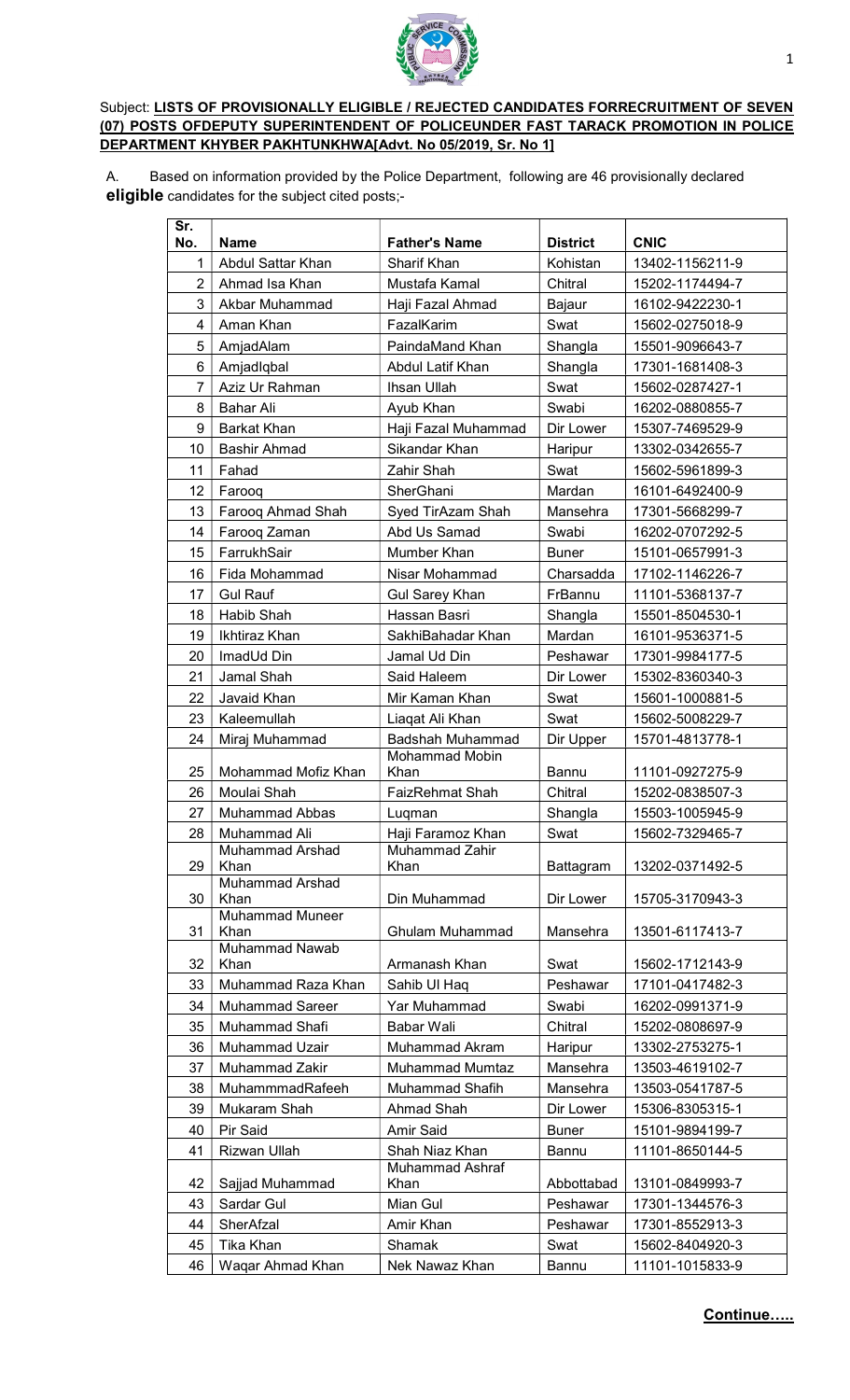B. Based on information provided by the Police Department, following are 166candidates declared Ineligiblefor the subject cited posts due to the reason noted against each;-

| <b>Sr</b><br>No. | <b>Name</b>        | <b>Father's Name</b> | <b>District</b> | <b>CNIC</b>     | <b>Reason of Rejection</b>                    |
|------------------|--------------------|----------------------|-----------------|-----------------|-----------------------------------------------|
|                  |                    |                      |                 |                 | Does not possess                              |
|                  |                    |                      |                 |                 | required                                      |
|                  | Aamir Ali Khan     | Muhammad Ali         |                 | 11101-6080388-5 | Service/Experience as                         |
| 1                |                    | Khan                 | Bannu           |                 | per application form<br>Does not possess      |
|                  |                    |                      |                 |                 | required                                      |
|                  |                    |                      |                 |                 | Service/Experience as                         |
| $\overline{2}$   | AasiaFazal         | FazalMula            | Mardan          | 16102-2303815-6 | per application form                          |
|                  |                    |                      |                 |                 | Does not possess<br>required                  |
|                  |                    |                      |                 |                 | Service/Experience as                         |
| 3                | <b>Abdul Latif</b> | Rozi Khan            | Swat            | 15603-0341873-1 | per application form                          |
|                  |                    |                      |                 |                 | Does not possess                              |
|                  |                    |                      |                 |                 | required<br>Service/Experience as             |
| 4                | AbdusSamad         | SherHaider           | Chitral         | 15202-1172532-5 | per application form                          |
|                  |                    |                      |                 |                 | Does not possess                              |
|                  |                    |                      |                 |                 | required                                      |
| 5                | Abid Ullah         | Habib Ullah          | Swat            | 15602-7386308-3 | Service/Experience as<br>per application form |
|                  |                    |                      |                 |                 | Does not possess                              |
|                  |                    |                      |                 |                 | required                                      |
| 6                | Abida Noor         | Noor Nabi Shah       | <b>Buner</b>    | 15101-7720028-6 | Service/Experience as<br>per application form |
|                  |                    |                      |                 |                 | Does not possess                              |
|                  |                    |                      |                 |                 | required                                      |
|                  |                    |                      |                 |                 | Service/Experience as                         |
| 7                | Abrar Ahmad        | Taoos Khan           | Nowshera        | 17201-5555864-5 | per application form<br>Does not possess      |
|                  |                    |                      |                 |                 | required                                      |
|                  |                    |                      |                 |                 | Service/Experience as                         |
| 8                | Afsar Ali          | YarMula Khan         | Bajaur          | 61101-1912946-3 | per application form                          |
|                  |                    |                      |                 |                 | Does not possess<br>required                  |
|                  |                    |                      |                 |                 | Service/Experience as                         |
| 9                | Aftab Khan         | Daud Shah Khan       | Dir Lower       | 15303-5501715-9 | per application form                          |
|                  |                    |                      |                 |                 | Does not possess<br>required                  |
|                  |                    |                      |                 |                 | Service/Experience as                         |
| 10               | Afzal Hussain      | Muhammad Nasir       | Malakand        | 15402-5990360-1 | per application form                          |
|                  |                    |                      |                 |                 | Does not possess                              |
|                  |                    |                      |                 |                 | required<br>Service/Experience as             |
| 11               | Ahmad Ali          | Jan Ali              | Charsadda       | 17101-0820708-5 | per application form                          |
|                  |                    |                      |                 |                 | Does not possess                              |
|                  |                    | Muhammad Jamal       |                 |                 | required<br>Service/Experience as             |
| 12               | Ahmad Jamal        | Khan                 | Karak           | 17301-2116997-3 | per application form                          |
|                  |                    |                      |                 |                 | Does not possess                              |
|                  |                    |                      |                 |                 | required                                      |
| 13               | Ahmed Dawood       | Muhammad Dawood      | Mansehra        | 13503-2738394-3 | Service/Experience as<br>per application form |
|                  |                    |                      |                 |                 | Does not possess                              |
|                  |                    |                      |                 |                 | required                                      |
|                  |                    |                      |                 |                 | Service/Experience as                         |
| 14               | Ahsan              | <b>Gul Muhammad</b>  | Dir Lower       | 15401-8037377-1 | per application form<br>Does not possess      |
|                  |                    |                      |                 |                 | required                                      |
|                  |                    | Taj Muhammad         |                 |                 | Service/Experience as                         |
| 15               | Akbar Khan         | Khan                 | Dir Lower       | 15306-6693132-7 | per application form<br>Unconfirmed in the    |
|                  |                    |                      |                 |                 | rank of Inspector as at                       |
|                  |                    |                      |                 |                 | closing date of Advt.                         |
| 16               | AkhtarNaseer       | NaseerUd Din         | Nowshera        | 17201-2253742-3 | $(=15/04/2019)$                               |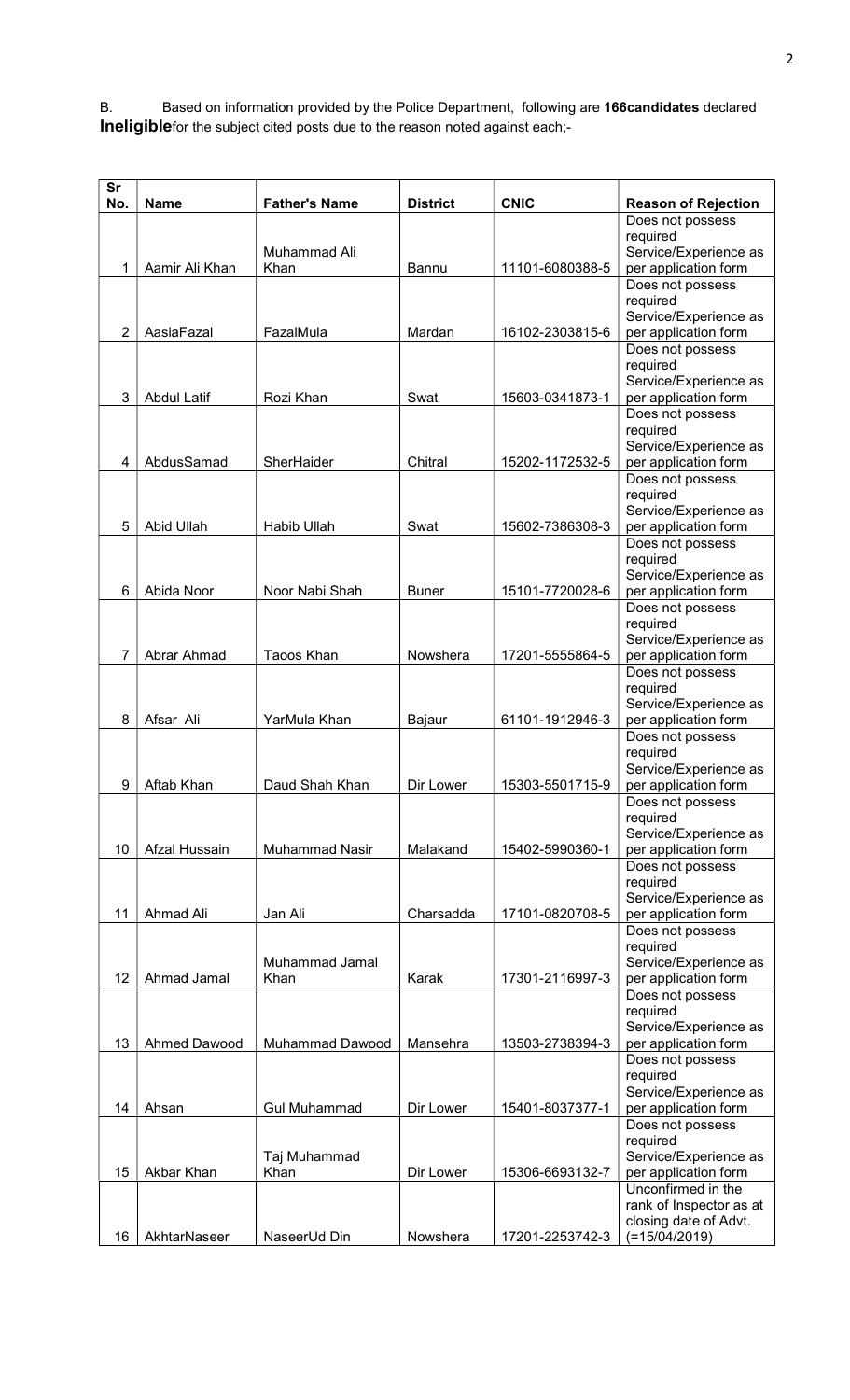|    |              |                 |              |                 | Does not possess                          |
|----|--------------|-----------------|--------------|-----------------|-------------------------------------------|
|    |              |                 |              |                 | required<br>Service/Experience as         |
| 17 | Ali Nasir    | KhushDil Khan   | Swat         | 15602-2673450-1 | per application form                      |
|    |              |                 |              |                 | Does not possess                          |
|    |              | MuahammadSaleem |              |                 | required<br>Service/Experience as         |
| 18 | Ali Saleem   | Khan            | Malakand     | 17301-1971749-7 | per application form                      |
|    |              |                 |              |                 | Does not possess                          |
|    |              |                 |              |                 | required<br>Service/Experience as         |
| 19 | Amjad Ali    | Muslim Shah     | Mardan       | 16102-4815678-1 | per application form                      |
|    |              |                 |              |                 | Does not possess                          |
|    | ArbabQasim   |                 |              |                 | required<br>Service/Experience as         |
| 20 | Hayat        | ArbabAsad Hayat | Peshawar     | 17301-0539095-1 | per application form                      |
|    |              |                 |              |                 | Does not possess                          |
|    |              |                 |              |                 | required<br>Service/Experience as         |
| 21 | Arshad Ali   | Shafi Ur Rehman | Swabi        | 16202-6511564-3 | per application form                      |
|    |              |                 |              |                 | Does not possess<br>required              |
|    |              |                 |              |                 | Service/Experience as                     |
| 22 | Arshadlqbal  | Zafar Ali Khan  | Karak        | 14202-1898580-9 | per application form                      |
|    |              |                 |              |                 | Does not possess<br>required              |
|    |              |                 |              |                 | Service/Experience as                     |
| 23 | AshfaqAhamd  | Fazl E Raziq    | Nowshera     | 17201-8753297-1 | per application form                      |
|    |              |                 |              |                 | Does not possess<br>required              |
|    |              |                 |              |                 | Service/Experience as                     |
| 24 | Asim Ali     | SherinMabood    | <b>Buner</b> | 15101-3115160-7 | per application form                      |
|    |              |                 |              |                 | Does not possess<br>required              |
|    |              |                 |              |                 | Service/Experience as                     |
| 25 | AtifNigar    | NigarUlHaq      | Peshawar     | 17301-8148203-5 | per application form                      |
|    |              |                 |              |                 | Does not possess<br>required              |
|    |              |                 |              |                 | Service/Experience as                     |
| 26 | Ayaz Ali     | AmeerBadshah    | Mardan       | 16101-1553633-5 | per application form                      |
|    |              |                 |              |                 | Does not possess<br>required              |
|    |              |                 |              |                 | Service/Experience as                     |
| 27 | Azaz Shah    | Arif Shah       | Swabi        | 16201-5723589-9 | per application form<br>Does not possess  |
|    |              |                 |              |                 | required                                  |
|    |              |                 |              |                 | Service/Experience as                     |
| 28 | Babar Ali    | Faramoz Khan    | Swat         | 15602-3217838-3 | per application form<br>Does not possess  |
|    |              |                 |              |                 | required                                  |
|    |              |                 |              |                 | Service/Experience as                     |
| 29 | Daud Khan    | Aminullah Khan  | Malakand     | 15401-5820321-7 | per application form<br>Candidate has not |
|    |              |                 |              |                 | undertaken any of the                     |
| 30 | Faheem Khan  | Nawees Khan     | Swabi        | 13302-0379279-9 | 02 weeks basic course                     |
|    |              |                 |              |                 | Does not possess<br>required              |
|    |              |                 |              |                 | Service/Experience as                     |
| 31 | Faizan Ahmed | Ahmed Jan       | Karak        | 14202-7334746-1 | per application form<br>Does not possess  |
|    |              |                 |              |                 | required                                  |
|    |              |                 |              |                 | Service/Experience as                     |
| 32 | FaizanAslam  | Muhammad Aslam  | Mansehra     | 13504-5655308-3 | per application form<br>Does not possess  |
|    |              |                 |              |                 | required                                  |
|    |              |                 |              |                 | Service/Experience as                     |
| 33 | Faizan Khan  | Jahanzeb Khan   | Abbottabad   | 13101-9897753-3 | per application form<br>Does not possess  |
|    |              |                 |              |                 | required                                  |
|    |              |                 |              |                 | Service/Experience as                     |
| 34 | FarooqQaisar | Fazal E Aziz    | Haripur      | 13302-6802843-5 | per application form                      |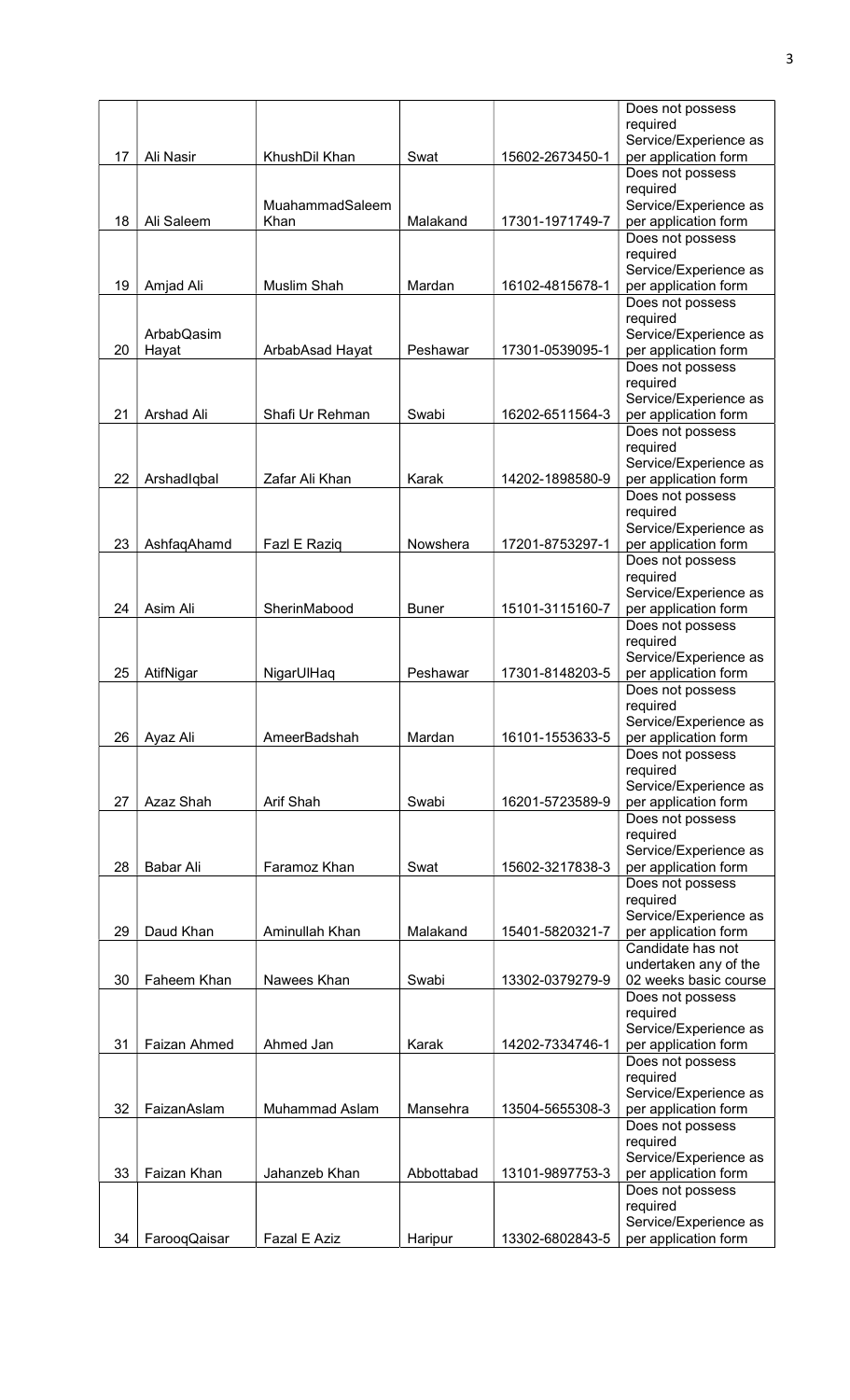|    |                     |                     |           |                 | Does not possess                              |
|----|---------------------|---------------------|-----------|-----------------|-----------------------------------------------|
|    |                     |                     |           |                 | required                                      |
|    |                     |                     |           |                 | Service/Experience as                         |
| 35 | <b>Fawad Kamal</b>  | Ajmeer Khan Kamal   | Mardan    | 16102-7526485-7 | per application form<br>Does not possess      |
|    |                     |                     |           |                 | required                                      |
|    |                     |                     |           |                 | Service/Experience as                         |
| 36 | FazalWahab          | Muhammad Afzal      | Battagram | 13202-3805618-1 | per application form                          |
|    |                     |                     |           |                 | Does not possess                              |
|    |                     |                     |           |                 | required                                      |
|    |                     |                     |           |                 | Service/Experience as                         |
| 37 | Fida Hussain        | Nazir Hussain       | Peshawar  | 17301-1506057-3 | per application form                          |
|    |                     |                     |           |                 | Does not possess                              |
|    |                     |                     |           |                 | required                                      |
| 38 | GhulamMudassar      | Ghulam Muhammad     | Haripur   | 13302-2403273-3 | Service/Experience as<br>per application form |
|    |                     |                     |           |                 | Does not possess                              |
|    |                     |                     |           |                 | required                                      |
|    |                     |                     |           |                 | Service/Experience as                         |
| 39 | Gohar Zaman         | Sher Ali            | Malakand  | 15401-4289628-1 | per application form                          |
|    |                     |                     |           |                 | Does not possess                              |
|    |                     |                     |           |                 | required                                      |
|    | Hafeezur            |                     |           |                 | Service/Experience as                         |
| 40 | Rehman              | Kamdar Khan         | Nowshera  | 17201-2165979-7 | per application form                          |
|    |                     |                     |           |                 | Does not possess<br>required                  |
|    |                     |                     |           |                 | Service/Experience as                         |
| 41 | <b>Hamid Masood</b> | Abdul Jabbar        | Karak     | 14203-1897465-3 | per application form                          |
|    |                     |                     |           |                 | Does not possess                              |
|    |                     |                     |           |                 | required                                      |
|    |                     | Muhammad Ayub       |           |                 | Service/Experience as                         |
| 42 | Hamza Khan          | Jan                 | Charsadda | 17101-6004778-1 | per application form                          |
|    |                     |                     |           |                 | Does not possess                              |
|    |                     |                     |           |                 | required<br>Service/Experience as             |
| 43 | Hassan Ali          | Doulat Hassan       | Chitral   | 15202-4608387-7 | per application form                          |
|    |                     |                     |           |                 | Does not possess                              |
|    |                     |                     |           |                 | required                                      |
|    |                     | Muhammad Rashid     |           |                 | Service/Experience as                         |
| 44 | Hina Rashid         | Khan                | Nowshera  | 17201-3679657-0 | per application form                          |
|    |                     |                     |           |                 | Does not possess                              |
|    |                     |                     |           |                 | required                                      |
|    |                     |                     |           |                 | Service/Experience as                         |
| 45 | Hizbullah Khan      | Sardar Jan          | Bannu     | 11101-1832701-7 | per application form                          |
|    |                     |                     |           |                 | Does not possess<br>required                  |
|    |                     |                     |           |                 | Service/Experience as                         |
| 46 | Ibrar Ahmad         | GhulamAhad          | Dir Lower | 15307-5433915-5 | per application form                          |
|    |                     |                     |           |                 | Does not possess                              |
|    |                     |                     |           |                 | required                                      |
|    |                     |                     |           |                 | Service/Experience as                         |
| 47 | IhsanUd Din         | Mina Dad Khan       | Bannu     | 11101-7527569-3 | per application form                          |
|    |                     |                     |           |                 | Does not possess<br>required                  |
|    |                     |                     |           |                 | Service/Experience as                         |
| 48 | ljaz Ahmad          | Mughal Badshah      | Hangu     | 14101-8540025-7 | per application form                          |
|    |                     |                     |           |                 | Does not possess                              |
|    |                     |                     |           |                 | required                                      |
|    |                     |                     |           |                 | Service/Experience as                         |
| 49 | ljaz Hussain        | <b>Gul Bad Shah</b> | Nowshera  | 17201-3070498-1 | per application form                          |
|    |                     |                     |           |                 | Does not possess                              |
|    |                     |                     |           |                 | required                                      |
| 50 | Imran Khan          | Muhammad Ghani      | Swat      | 15602-9561292-5 | Service/Experience as<br>per application form |
|    |                     |                     |           |                 | Does not possess                              |
|    |                     |                     |           |                 | required                                      |
|    |                     |                     |           |                 | Service/Experience as                         |
| 51 | Imran Khan          | Said Rasan          | Peshawar  | 17301-9030230-7 | per application form                          |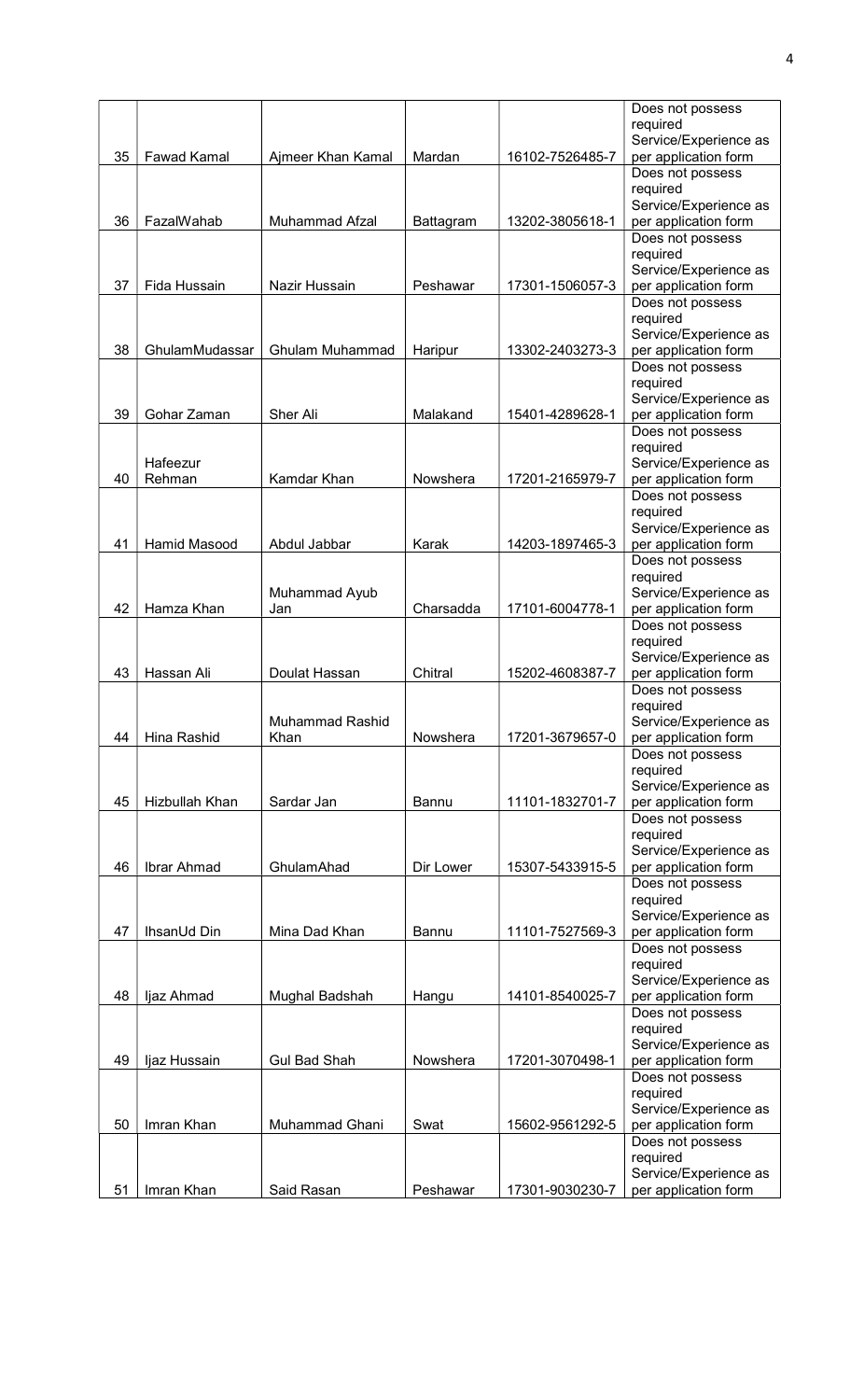|    |                       |                       |             |                 | Does not possess                              |
|----|-----------------------|-----------------------|-------------|-----------------|-----------------------------------------------|
|    |                       |                       |             |                 | required                                      |
| 52 | Imran Khan            | Shoukat Ali           | Mardan      | 16101-7825930-1 | Service/Experience as<br>per application form |
|    |                       |                       |             |                 | Does not possess                              |
|    |                       |                       |             |                 | required                                      |
|    |                       |                       |             |                 | Service/Experience as                         |
| 53 | InamUlHaq Gul         | <b>Gul Bad Shah</b>   | Mardan      | 16102-3661246-5 | per application form                          |
|    |                       |                       |             |                 | Does not possess                              |
|    |                       |                       |             |                 | required                                      |
| 54 | Inayat Ur<br>Rahman   | BakhtZamin Khan       | Malakand    | 15401-1050045-3 | Service/Experience as<br>per application form |
|    |                       |                       |             |                 | Does not possess                              |
|    |                       |                       |             |                 | required                                      |
|    |                       |                       |             |                 | Service/Experience as                         |
| 55 | Iqbal Khan            | Mushtaq Ahmed         | Peshawar    | 17301-9002401-3 | per application form                          |
|    |                       |                       |             |                 | Does not possess                              |
|    | Irfan                 |                       |             |                 | required                                      |
| 56 | Ullah                 | Kifayat Ullah         | Di Khan     | 12103-5330077-9 | Service/Experience as<br>per application form |
|    |                       |                       |             |                 | Does not possess                              |
|    |                       |                       |             |                 | required                                      |
|    |                       |                       |             |                 | Service/Experience as                         |
| 57 | Ishfaq Hussain        | Rasool Shah           | Malakand    | 15401-2638680-1 | per application form                          |
|    |                       |                       |             |                 | Does not possess                              |
|    |                       |                       |             |                 | required<br>Service/Experience as             |
| 58 | Ismail                | <b>Gul Nawaz Khan</b> | Karak       | 14202-4286564-3 | per application form                          |
|    |                       |                       |             |                 | Does not possess                              |
|    |                       |                       |             |                 | required                                      |
|    |                       |                       |             |                 | Service/Experience as                         |
| 59 | Jabar Khan            | Aziz Ur Rehman        | Haripur     | 13302-1274482-7 | per application form                          |
|    |                       |                       |             |                 | Does not possess                              |
|    |                       |                       |             |                 | required<br>Service/Experience as             |
| 60 | Junaid Ali            | Dilawar Khan          | Nowshera    | 17201-9482253-7 | per application form                          |
|    |                       |                       |             |                 | Does not possess                              |
|    |                       |                       |             |                 | required                                      |
|    |                       |                       | South       |                 | Service/Experience as                         |
| 61 | Kaleem Ullah          | Hunar Khan            | Waziristan  | 11201-0532557-7 | per application form                          |
|    |                       |                       |             |                 | Does not possess                              |
|    |                       |                       |             |                 | required<br>Service/Experience as             |
| 62 | Kamran Khan           | Safdar Khan           | Swabi       | 16202-1395637-3 | per application form                          |
|    |                       |                       |             |                 | Does not possess                              |
|    |                       |                       |             |                 | required                                      |
|    |                       |                       |             |                 | Service/Experience as                         |
| 63 | Kamran Ullah          | Nasrullah             | Charsadda   | 17102-8186410-5 | per application form                          |
|    |                       |                       |             |                 | Does not possess<br>required                  |
|    | Khalid                | Zer Muhammad          |             |                 | Service/Experience as                         |
| 64 | MehmoodMarwat         | Khan                  | LakkiMarwat | 11201-8340156-3 | per application form                          |
|    |                       |                       |             |                 | Does not possess                              |
|    |                       |                       |             |                 | required                                      |
| 65 | Kifayat Ullah<br>Khan | Zahid Ullah Khan      | Bannu       | 11101-1530770-3 | Service/Experience as<br>per application form |
|    |                       |                       |             |                 | Does not possess                              |
|    |                       |                       |             |                 | required                                      |
|    |                       |                       |             |                 | Service/Experience as                         |
| 66 | Latif Ullah           | Shah Zarin            | Dir Upper   | 15701-8841724-7 | per application form                          |
|    |                       |                       |             |                 | Does not possess                              |
|    |                       |                       |             |                 | required                                      |
| 67 | Maria Bibi            | Riasat Khan           | Haripur     | 13302-2912547-2 | Service/Experience as<br>per application form |
|    |                       |                       |             |                 | Does not possess                              |
|    |                       |                       |             |                 | required                                      |
|    |                       |                       |             |                 | Service/Experience as                         |
| 68 | Mehran Khan           | NasimHijazi Khan      | Mansehra    | 13503-1986905-1 | per application form                          |
|    |                       |                       |             |                 | Candidate has not                             |
| 69 | Mohammad              | Muhammad Aslam        | Mardan      | 16101-9864142-1 | undertaken any of the                         |
|    | Shafiq                |                       |             |                 | 02 weeks basic course                         |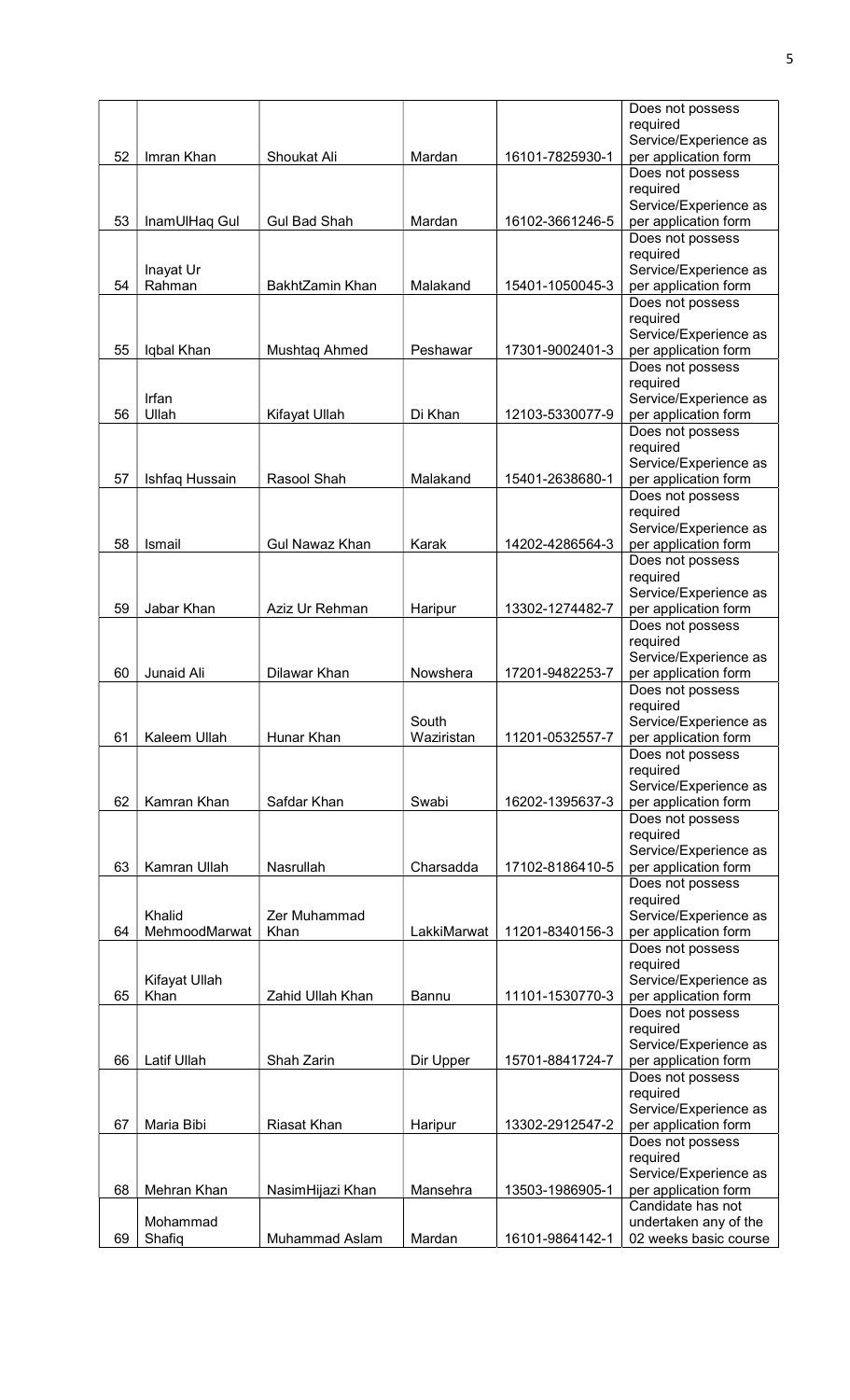|    |                       |                        |             |                 | Does not possess                              |
|----|-----------------------|------------------------|-------------|-----------------|-----------------------------------------------|
|    |                       |                        |             |                 | required                                      |
| 70 | Mohammad<br>Shah      | Syed Amjad Shah        | Kohat       | 14301-8199733-7 | Service/Experience as<br>per application form |
|    |                       |                        |             |                 | Does not possess                              |
|    |                       |                        |             |                 | required                                      |
|    |                       |                        |             |                 | Service/Experience as                         |
| 71 | Mohsin Khan           | Arif Khan              | Khyber      | 17301-7663172-5 | per application form                          |
| 72 | Mudassir Shah         | <b>Ghulam Shah</b>     | Charsadda   | 17101-0253827-7 | Died his natural death                        |
|    |                       |                        |             |                 | Does not possess                              |
|    |                       | Muhammad Farid         |             |                 | required<br>Service/Experience as             |
| 73 | Muhammad Adil         | Khan                   | Karak       | 14202-6070018-9 | per application form                          |
|    |                       |                        |             |                 | Does not possess                              |
|    |                       |                        |             |                 | required                                      |
|    | Muhammad              |                        |             |                 | Service/Experience as                         |
| 74 | Adnan                 | Faqir Muhammad         | Mardan      | 16101-7422134-1 | per application form                          |
|    |                       |                        |             |                 | Does not possess<br>required                  |
|    |                       |                        |             |                 | Service/Experience as                         |
| 75 | Muhammad Ali          | <b>Akhtar Ali</b>      | Swabi       | 16202-8538719-7 | per application form                          |
|    |                       |                        |             |                 | Does not possess                              |
|    |                       |                        |             |                 | required                                      |
|    |                       |                        |             |                 | Service/Experience as                         |
| 76 | Muhammad Arif         | Ali Rehman             | Mardan      | 16101-6453307-7 | per application form<br>Does not possess      |
|    |                       |                        |             |                 | required                                      |
|    | Muhammad Arif         | <b>Muhammad Habib</b>  |             |                 | Service/Experience as                         |
| 77 | Ullah                 | Ullah                  | Dir Lower   | 15302-3418473-7 | per application form                          |
|    |                       |                        |             |                 | Does not possess                              |
|    |                       |                        |             |                 | required                                      |
| 78 | Muhammad Asif         | Zardullah Khan<br>Late | Mardan      | 16102-9061396-5 | Service/Experience as<br>per application form |
|    |                       |                        |             |                 | Does not possess                              |
|    |                       |                        |             |                 | required                                      |
|    | Muhammad              |                        |             |                 | Service/Experience as                         |
| 79 | Ayaz                  | Niaz Muhammad          | Dir Lower   | 15303-4826405-1 | per application form                          |
|    |                       |                        |             |                 | Does not possess<br>required                  |
|    | <b>Muhammad Aziz</b>  |                        |             |                 | Service/Experience as                         |
| 80 | Ullah                 | Aziz Murad Khan        | Chitral     | 15202-9244031-7 | per application form                          |
|    |                       |                        |             |                 | Does not possess                              |
|    |                       |                        |             |                 | required                                      |
| 81 | Muhammad              | <b>Gul Rasool Khan</b> | Karak       | 14203-5762183-9 | Service/Experience as                         |
|    | <b>Bashir</b>         |                        |             |                 | per application form<br>Does not possess      |
|    |                       |                        |             |                 | required                                      |
|    | <b>Muhammad Bilal</b> | <b>Muhammad Younis</b> |             |                 | Service/Experience as                         |
| 82 | Khan                  | Khan                   | Charsadda   | 17102-5721569-7 | per application form                          |
|    |                       |                        |             |                 | Does not possess                              |
|    | Muhammad              |                        |             |                 | required<br>Service/Experience as             |
| 83 | Faisal                | Muhammad Ishaq         | Fr Peshawar | 17301-6020035-1 | per application form                          |
|    |                       |                        |             |                 | Does not possess                              |
|    |                       |                        |             |                 | required                                      |
|    | Muhammad              |                        |             |                 | Service/Experience as                         |
| 84 | Farooq                | GhulamSarwar           | Di Khan     | 12101-9608439-9 | per application form<br>Candidate has not     |
|    | Muhammad              | <b>Muhammad Banoor</b> |             |                 | undertaken any of the                         |
| 85 | Faroog Khan           | Khan                   | Bannu       | 11101-1483421-1 | 02 weeks basic course                         |
|    |                       |                        |             |                 | Does not possess                              |
|    |                       |                        |             |                 | required                                      |
|    | Muhammad              |                        |             |                 | Service/Experience as                         |
| 86 | Farrukh Khan          | Haleem Said            | Bajaur      | 15401-0269824-3 | per application form<br>Does not possess      |
|    |                       |                        |             |                 | required                                      |
|    | Muhammad              | Muhammad Azam          |             |                 | Service/Experience as                         |
|    |                       |                        |             |                 |                                               |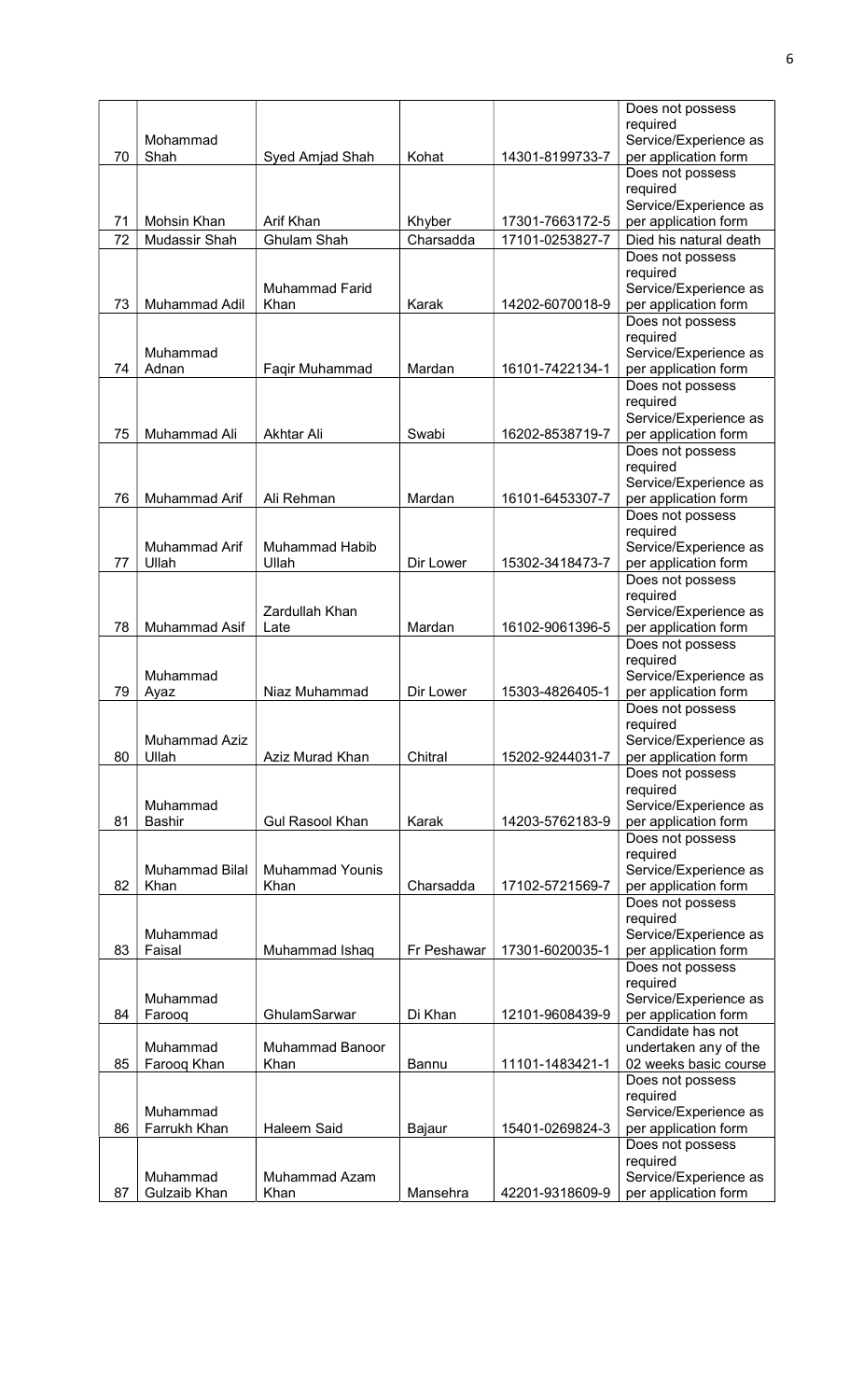|     |                          |                               |            |                 | Does not possess                               |
|-----|--------------------------|-------------------------------|------------|-----------------|------------------------------------------------|
|     | Muhammad                 |                               |            |                 | required<br>Service/Experience as              |
| 88  | Haseeb Khan              | Saif Ali Khan                 | Nowshera   | 17201-7060997-5 | per application form                           |
|     |                          |                               |            |                 | Does not possess                               |
|     |                          |                               |            |                 | required                                       |
| 89  | Muhammad<br>Hashim       | <b>Muhammad Qasim</b>         | Peshawar   | 17301-2673093-3 | Service/Experience as<br>per application form  |
|     |                          |                               |            |                 | Does not possess                               |
|     |                          |                               |            |                 | required                                       |
| 90  | Muhammad<br>Hussain Shah | <b>Muhammad Zahir</b><br>Shah | Dir Lower  | 15304-4319972-5 | Service/Experience as<br>per application form  |
|     |                          |                               |            |                 | Does not possess                               |
|     |                          |                               |            |                 | required                                       |
| 91  | Muhammad                 |                               | Di Khan    |                 | Service/Experience as                          |
|     | Imran                    | Ahmad Khan                    |            | 12103-8790006-7 | per application form<br>Does not possess       |
|     |                          |                               |            |                 | required                                       |
|     | Muhammad                 |                               |            |                 | Service/Experience as                          |
| 92  | Ismail                   | Iqbal Hassan                  | Mardan     | 16103-0350433-7 | per application form<br>Does not possess       |
|     |                          |                               |            |                 | required                                       |
|     | Muhammad                 |                               |            |                 | Service/Experience as                          |
| 93  | Izhar                    | Muhammad Qasim                | Nowshera   | 17201-6020305-3 | per application form                           |
|     |                          |                               |            |                 | Does not possess<br>required                   |
|     | Muhammad                 |                               |            |                 | Service/Experience as                          |
| 94  | MatiullahGohar           | NasrullahGohar                | Di Khan    | 12101-7549230-5 | per application form                           |
|     |                          |                               |            |                 | Does not possess<br>required                   |
|     | Muhammad                 |                               |            |                 | Service/Experience as                          |
| 95  | Mohsin                   | Hamish Gul                    | Dir Lower  | 15302-4406091-7 | per application form                           |
|     |                          |                               |            |                 | Does not possess                               |
|     | Muhammad                 |                               |            |                 | required<br>Service/Experience as              |
| 96  | Rameez                   | <b>Muhammad Shoaib</b>        | Nowshera   | 17201-2001317-5 | per application form                           |
|     |                          |                               |            |                 | Candidate has not                              |
| 97  | Muhammad<br>Riafat       | Fida Hussain                  | Haripur    | 13302-0456154-3 | undertaken any of the<br>02 weeks basic course |
|     |                          |                               |            |                 | Does not possess                               |
|     |                          |                               |            |                 | required                                       |
| 98  | Muhammad<br>Rizwan       | <b>Muhammad Altaf</b>         | Abbottabad | 61101-5782871-9 | Service/Experience as<br>per application form  |
|     |                          |                               |            |                 | Does not possess                               |
|     |                          |                               |            |                 | required                                       |
| 99  | Muhammad<br>SaklanAyub   | Malik Muhammad                | Abbottabad | 13101-7983483-7 | Service/Experience as<br>per application form  |
|     |                          | Ayub                          |            |                 | Does not possess                               |
|     |                          |                               |            |                 | required                                       |
|     | Muhammad                 |                               |            |                 | Service/Experience as                          |
| 100 | Sareer                   | Abdul Wahab Khan              | Mardan     | 16102-5446120-5 | per application form<br>Does not possess       |
|     |                          |                               |            |                 | required                                       |
|     | Muhammad                 |                               |            |                 | Service/Experience as                          |
| 101 | Shabir Khan              | Nawar Khan                    | Peshawar   | 17301-1596526-3 | per application form<br>Does not possess       |
|     |                          |                               |            |                 | required                                       |
|     | Muhammad                 |                               |            |                 | Service/Experience as                          |
| 102 | Umar                     | Ali Sher                      | Mohmand    | 21407-7358101-9 | per application form<br>Does not possess       |
|     |                          |                               |            |                 | required                                       |
|     | Muhammad                 |                               |            |                 | Service/Experience as                          |
| 103 | Yaseen                   | Hamish Gul                    | Dir Lower  | 15302-3136185-7 | per application form                           |
|     |                          |                               |            |                 | Does not possess<br>required                   |
|     | Muhammad                 | Muhammad Sabir                |            |                 | Service/Experience as                          |
| 104 |                          |                               |            |                 |                                                |
|     | Zafar Ali Shah           | Ali Shah                      | Mardan     | 16101-6695737-9 | per application form                           |
|     | Muhammad                 |                               |            |                 | Candidate has not<br>undertaken any of the     |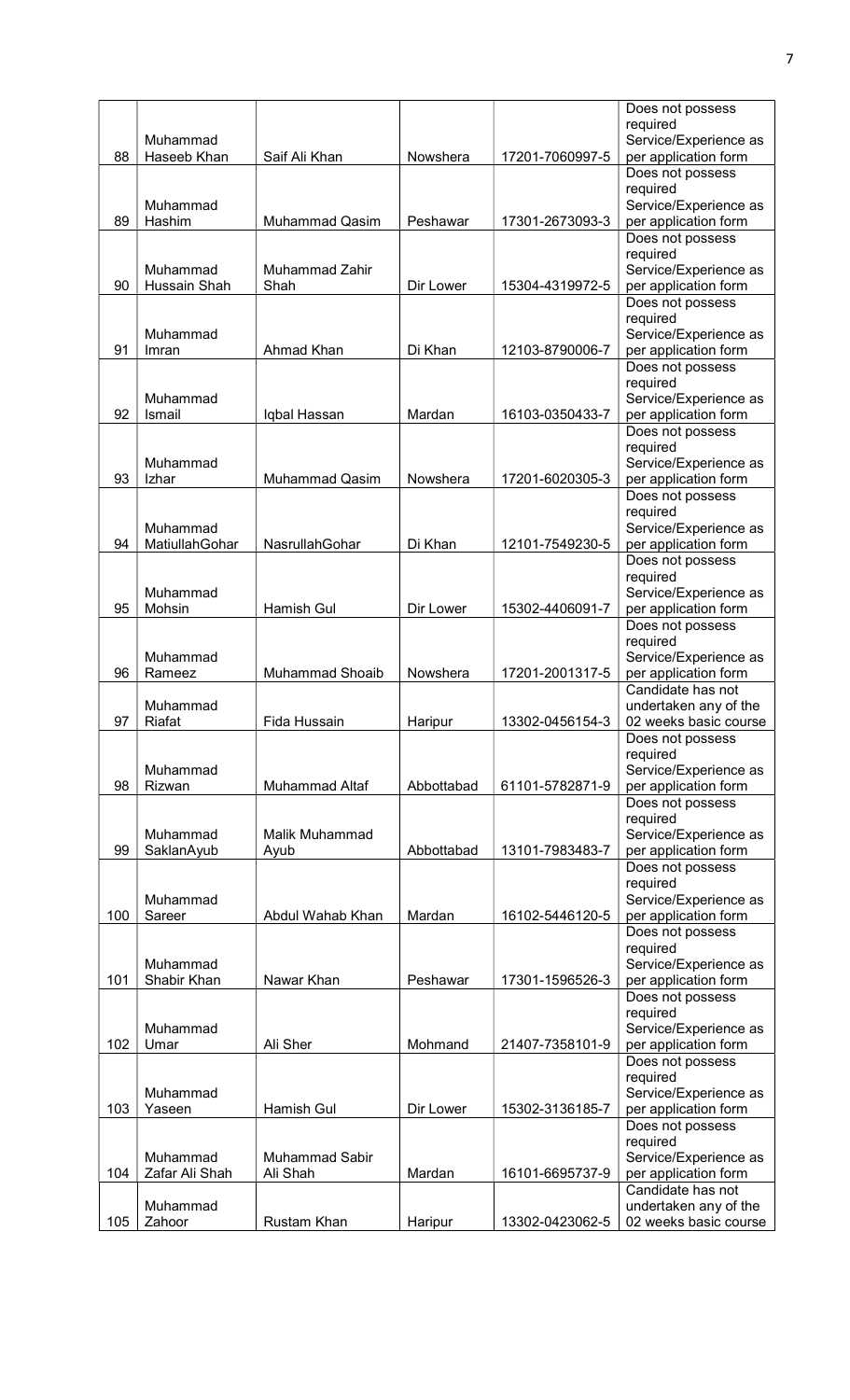|     |                      |                  |            |                 | Does not possess                              |
|-----|----------------------|------------------|------------|-----------------|-----------------------------------------------|
|     |                      |                  |            |                 | required                                      |
|     |                      |                  |            |                 | Service/Experience as                         |
| 106 | Muhammad Zubair      | Hassan Quraish   | Swabi      | 16201-2246413-3 | per application form                          |
|     |                      |                  |            |                 | Does not possess                              |
|     | Muhammamd            |                  |            |                 | required<br>Service/Experience as             |
| 107 | <b>Khalid Faheem</b> | Badshah Nat Khan | Dir Lower  | 15702-0220291-9 | per application form                          |
|     |                      |                  |            |                 | Does not possess                              |
|     |                      |                  |            |                 | required                                      |
|     |                      |                  |            |                 | Service/Experience as                         |
| 108 | Muntazir Khan        | Mir Dad Khan     | Swabi      | 16202-8465031-3 | per application form                          |
|     |                      |                  |            |                 | Does not possess                              |
|     |                      |                  |            |                 | required                                      |
|     |                      |                  |            |                 | Service/Experience as                         |
| 109 | Musawir Shah         | Azim Shah        | Bajaur     | 17301-3252265-5 | per application form                          |
|     |                      |                  |            |                 | Does not possess                              |
|     |                      |                  |            |                 | required<br>Service/Experience as             |
| 110 | Nabila Kousar        | Tajwali Khan     | Mardan     | 16101-7888120-6 | per application form                          |
|     |                      |                  |            |                 | Candidate has not                             |
|     |                      |                  |            |                 | undertaken any of the                         |
| 111 | Naeem Hussain        | Muhammad Hussain | Battagram  | 16101-8646336-1 | 02 weeks basic course                         |
|     |                      |                  |            |                 | Does not possess                              |
|     |                      |                  |            |                 | required                                      |
|     |                      |                  |            |                 | Service/Experience as                         |
| 112 | Naila Shah           | Shah Madar       | Malakand   | 15401-5118101-3 | per application form                          |
|     |                      |                  |            |                 | Does not possess                              |
|     |                      |                  |            |                 | required                                      |
| 113 | Naqash Zaman         | Ziafat Zaman     | Haripur    | 13302-3000200-1 | Service/Experience as<br>per application form |
|     |                      |                  |            |                 | Does not possess                              |
|     |                      |                  |            |                 | required                                      |
|     |                      |                  |            |                 | Service/Experience as                         |
| 114 | Naveed Ahmad         | Mukhtiar Ahmad   | Dir Upper  | 15701-1190540-3 | per application form                          |
|     |                      |                  |            |                 | Does not possess                              |
|     |                      |                  |            |                 | required                                      |
|     |                      |                  |            |                 | Service/Experience as                         |
| 115 | NaveedAsadJaved      | Javed A Khan     | Peshawar   | 17301-2452427-7 | per application form                          |
|     |                      |                  |            |                 | Does not possess                              |
|     |                      |                  |            |                 | required<br>Service/Experience as             |
| 116 | Naveed Khan          | Abdullah Khan    | FrBannu    | 11102-0340528-1 | per application form                          |
|     |                      |                  |            |                 | Does not possess                              |
|     |                      |                  |            |                 | required                                      |
|     |                      | Muhammad         |            |                 | Service/Experience as                         |
| 117 | NaveedSiddiqui       | Siddique         | Abbottabad | 13101-1132732-1 | per application form                          |
|     |                      |                  |            |                 | Does not possess                              |
|     |                      |                  |            |                 | required                                      |
|     |                      |                  |            |                 | Service/Experience as                         |
| 118 | Nawshad Ahmad        | Yar Muhammad     | Dir Lower  | 15304-5592214-3 | per application form                          |
|     |                      |                  |            |                 | Does not possess<br>required                  |
|     |                      |                  |            |                 | Service/Experience as                         |
| 119 | Noman Khan           | Mushtaq Ahmed    | Peshawar   | 17301-2906719-7 | per application form                          |
|     |                      |                  |            |                 | Does not possess                              |
|     |                      |                  |            |                 | required                                      |
|     |                      |                  |            |                 | Service/Experience as                         |
| 120 | Nouman Ahmad         | Hafeez Ullah     | Kohat      | 14301-6193029-5 | per application form                          |
|     |                      |                  |            |                 | Does not possess                              |
|     |                      |                  |            |                 | required                                      |
| 121 | Rahman Ullah         | Said Ul Akbar    | Swat       |                 | Service/Experience as                         |
|     |                      |                  |            | 15602-9427872-5 | per application form<br>Does not possess      |
|     |                      |                  |            |                 | required                                      |
|     |                      |                  |            |                 | Service/Experience as                         |
| 122 | Rahman Ullah         | Abdul Wadood     | Shangla    | 15505-6845215-7 | per application form                          |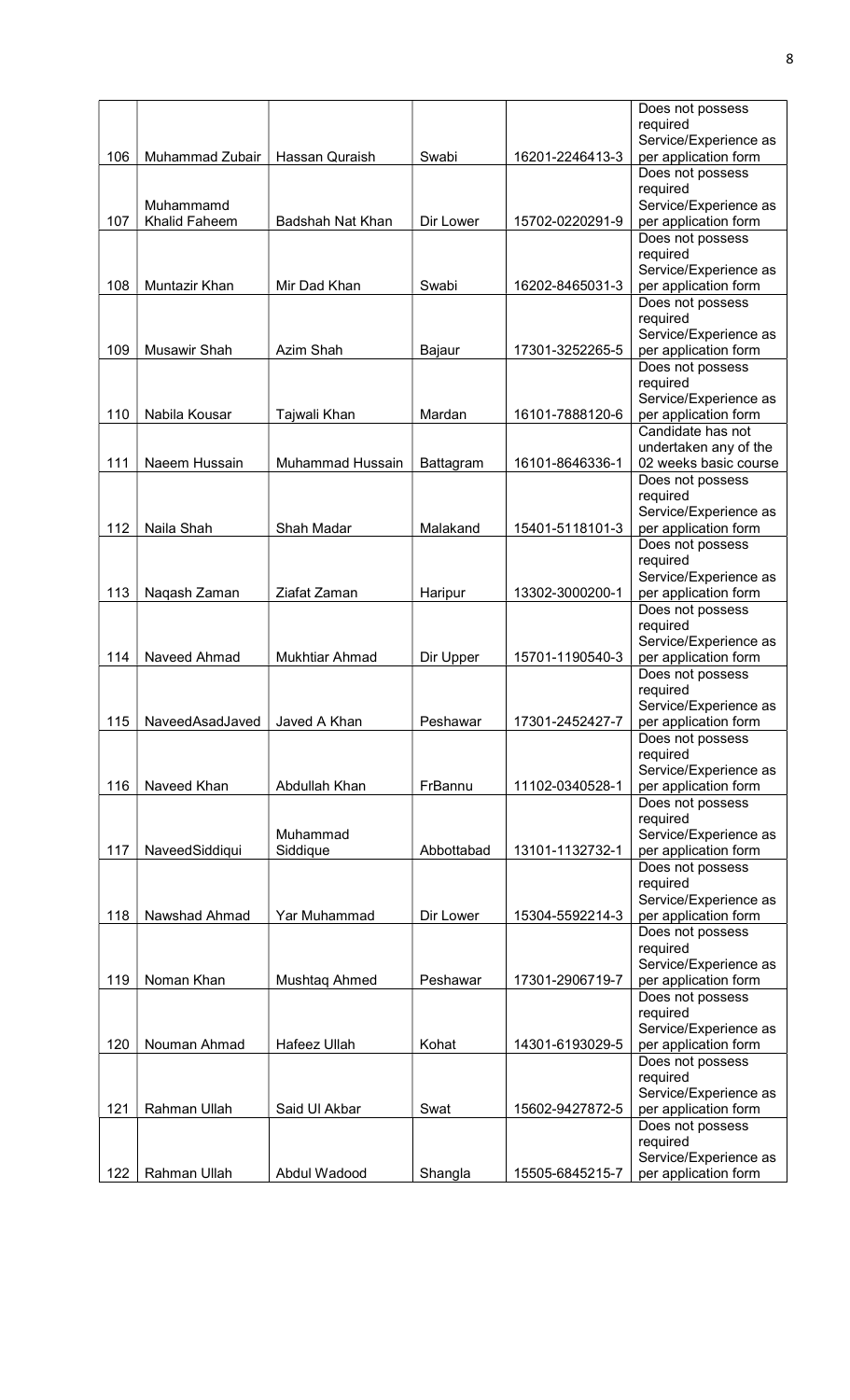|     |                         |                        |              |                 | Does not possess                              |
|-----|-------------------------|------------------------|--------------|-----------------|-----------------------------------------------|
|     |                         |                        |              |                 | required                                      |
| 123 | RameezRiaz              | RiazMashi              | Peshawar     | 17301-9163186-9 | Service/Experience as<br>per application form |
|     |                         |                        |              |                 | Does not possess                              |
|     |                         |                        |              |                 | required                                      |
|     |                         |                        |              |                 | Service/Experience as                         |
| 124 | Rashid Ahmad            | Munawar Khan           | Dir Upper    | 15702-2505291-7 | per application form                          |
|     |                         |                        |              |                 | Does not possess                              |
|     |                         | <b>Muhammad Hafeez</b> |              |                 | required                                      |
| 125 | RimshaHafeez            | Ur Rehman              | Peshawar     | 17301-1348621-2 | Service/Experience as<br>per application form |
|     |                         |                        |              |                 | Does not possess                              |
|     |                         |                        |              |                 | required                                      |
|     | Saad Salman             |                        |              |                 | Service/Experience as                         |
| 126 | Khan                    | Ahmad Khan             | Peshawar     | 17301-4486143-5 | per application form                          |
|     |                         |                        |              |                 | Not found on the                              |
|     |                         |                        |              |                 | strength of KP Police<br>as per Department's  |
| 127 | Sadaqat Hussain         | Mushtaq Hussain        | Peshawar     | 17301-7974304-1 | response                                      |
|     |                         |                        |              |                 | Does not possess                              |
|     |                         |                        |              |                 | required                                      |
|     |                         |                        |              |                 | Service/Experience as                         |
| 128 | Saddam Hussain          | Muhammad Hussain       | Mohmand      | 16102-6192069-7 | per application form<br>Does not possess      |
|     |                         |                        |              |                 | required                                      |
|     |                         |                        |              |                 | Service/Experience as                         |
| 129 | Saeed Jan               | Ibrahim Khan           | Charsadda    | 17101-0354538-3 | per application form                          |
|     |                         |                        |              |                 | Does not possess                              |
|     |                         |                        |              |                 | required                                      |
| 130 | SahibzadaFarhan<br>Amin | Muhammad Amin          | Dir Lower    | 17301-9341286-5 | Service/Experience as<br>per application form |
|     |                         |                        |              |                 | Does not possess                              |
|     |                         |                        |              |                 | required                                      |
|     |                         |                        |              |                 | Service/Experience as                         |
| 131 | Said Ali                | Said Qamash            | Swabi        | 16201-2317098-5 | per application form                          |
|     |                         |                        |              |                 | Does not possess<br>required                  |
|     |                         |                        |              |                 | Service/Experience as                         |
| 132 | SaidaBibi               | Noor Nabi Shah         | <b>Buner</b> | 15101-1970114-2 | per application form                          |
|     |                         |                        |              |                 | Does not possess                              |
|     |                         |                        |              |                 | required                                      |
|     |                         |                        |              |                 | Service/Experience as                         |
| 133 | Saidrahman              | Naikamal               | Peshawar     | 17301-1317388-3 | per application form<br>Does not possess      |
|     |                         |                        |              |                 | required                                      |
|     |                         |                        |              |                 | Service/Experience as                         |
| 134 | Saifullah               | Shah Alam Khan         | Malakand     | 15402-0496988-3 | per application form                          |
|     |                         |                        |              |                 | Does not possess                              |
|     |                         |                        |              |                 | required<br>Service/Experience as             |
| 135 | Sajid                   | Aslam Khan             | Bannu        | 11101-6750380-1 | per application form                          |
|     |                         |                        |              |                 | Does not possess                              |
|     |                         |                        |              |                 | required                                      |
|     |                         |                        |              |                 | Service/Experience as                         |
| 136 | Sajid Ali               | Ghulam Ali             | Mansehra     | 13501-4082600-9 | per application form<br>Unconfirmed in the    |
|     |                         |                        |              |                 | rank of Inspector as at                       |
|     |                         |                        |              |                 | closing date of Advt.                         |
| 137 | Sajid Nawaz             | Muhammad Zarin         | Battagram    | 13202-9167859-7 | $(=15/04/2019)$                               |
|     |                         |                        |              |                 | Does not possess                              |
|     |                         |                        |              |                 | required                                      |
| 138 | Saleem Khan             | <b>Gul Bawar</b>       | <b>Buner</b> | 15101-8344651-1 | Service/Experience as<br>per application form |
|     |                         |                        |              |                 | Does not possess                              |
|     |                         |                        |              |                 | required                                      |
|     |                         |                        |              |                 | Service/Experience as                         |
| 139 | Samiullah               | Malik Shah Nawaz       | Di Khan      | 12101-9407722-9 | per application form                          |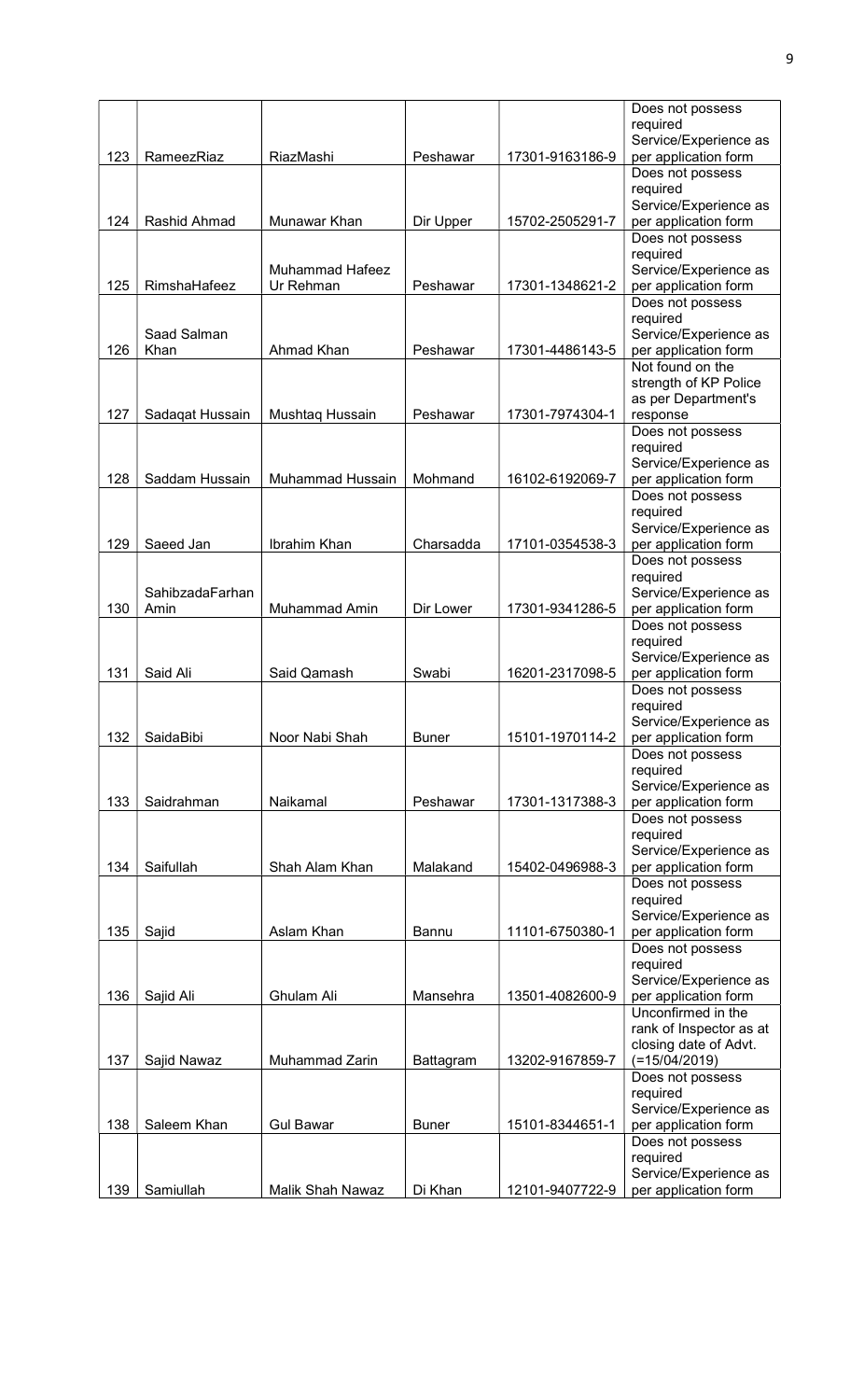|     |                     |                   |           |                 | Does not possess                              |
|-----|---------------------|-------------------|-----------|-----------------|-----------------------------------------------|
|     |                     |                   |           |                 | required                                      |
|     | SarmadRaza          |                   |           |                 | Service/Experience as                         |
| 140 | Shah                | Inayat Ullah Shah | Peshawar  | 17301-1348963-1 | per application form                          |
|     |                     |                   |           |                 | Does not possess<br>required                  |
|     | Sawaid Ur           |                   |           |                 | Service/Experience as                         |
| 141 | Rahman              | FazalRahman       | Swabi     | 16201-1741106-9 | per application form                          |
|     |                     |                   |           |                 | Does not possess                              |
|     |                     |                   |           |                 | required                                      |
|     |                     |                   |           |                 | Service/Experience as                         |
| 142 | Shabbir Ahmad       | Izzat Khan        | Karak     | 17301-1502481-7 | per application form                          |
|     |                     |                   |           |                 | Does not possess                              |
|     |                     |                   |           |                 | required                                      |
| 143 | Shafiq Ur<br>Rehman |                   | Karak     |                 | Service/Experience as                         |
|     |                     | Rehmat Ali Jan    |           | 14203-8554914-7 | per application form<br>Does not possess      |
|     |                     |                   |           |                 | required                                      |
|     |                     |                   |           |                 | Service/Experience as                         |
| 144 | Shahhussain         | Muhammadali       | Khyber    | 17301-9755164-5 | per application form                          |
|     |                     |                   |           |                 | Does not possess                              |
|     |                     |                   |           |                 | required                                      |
|     |                     |                   |           |                 | Service/Experience as                         |
| 145 | Shahzad Ahmed       | Attaullah         | Karak     | 42201-4354684-1 | per application form                          |
|     |                     |                   |           |                 | Does not possess                              |
|     |                     |                   |           |                 | required                                      |
| 146 | Shahzadi            | Taj Muhammad      | Charsadda | 17101-9588273-6 | Service/Experience as<br>per application form |
|     |                     |                   |           |                 | Does not possess                              |
|     |                     |                   |           |                 | required                                      |
|     |                     |                   |           |                 | Service/Experience as                         |
| 147 | Sher Ali Khan       | Talib Jan         | Malakand  | 15402-5681255-3 | per application form                          |
|     |                     |                   |           |                 | Does not possess                              |
|     |                     |                   |           |                 | required                                      |
|     |                     |                   |           |                 | Service/Experience as                         |
| 148 | SirajUddin          | Jumshaid          | Kohistan  | 13403-9220507-3 | per application form                          |
|     |                     |                   |           |                 | Does not possess                              |
|     |                     |                   |           |                 | required<br>Service/Experience as             |
| 149 | SobiaBibi           | Khursheed         | Haripur   | 13302-3853108-8 | per application form                          |
|     |                     |                   |           |                 | Does not possess                              |
|     |                     |                   |           |                 | required                                      |
|     |                     |                   |           |                 | Service/Experience as                         |
| 150 | Sohail Khan         | Habib Ullah Khan  | Mohmand   | 17301-9250630-3 | per application form                          |
|     |                     |                   |           |                 | Does not possess                              |
|     |                     |                   |           |                 | required                                      |
|     | Syed Ibrahim        |                   |           |                 | Service/Experience as                         |
| 151 | Badshah             | SalimBadshah      | Mardan    | 61101-2367020-1 | per application form                          |
|     | Syed                |                   |           |                 | Does not possess<br>required                  |
|     | Muhammad            |                   |           |                 | Service/Experience as                         |
| 152 | Ihtisham            | LalBadshah        | Malakand  | 15402-0521222-5 | per application form                          |
|     |                     |                   |           |                 | Does not possess                              |
|     |                     |                   |           |                 | required                                      |
|     | Syed Nizar Ali      |                   |           |                 | Service/Experience as                         |
| 153 | Shah                | Syed Ahmad Shah   | Chitral   | 15202-6472737-9 | per application form                          |
|     |                     |                   |           |                 | Does not possess                              |
|     |                     |                   |           |                 | required                                      |
|     | Syed Sajjad         |                   |           |                 | Service/Experience as                         |
| 154 | Hussain             | Syed Zamin Akbar  | Orakzai   | 14301-5112227-7 | per application form                          |
|     |                     |                   |           |                 | Does not possess<br>required                  |
|     | Syed                | Syed Saeen        |           |                 | Service/Experience as                         |
| 155 | ShahidRaza          | Hussain           | Orakzai   | 21303-1496780-7 | per application form                          |
|     |                     |                   |           |                 | Does not possess                              |
|     |                     |                   |           |                 | required                                      |
|     |                     |                   |           |                 | Service/Experience as                         |
| 156 | TahirMehmood        | Adalat Khan       | Nowshera  | 17201-5232642-3 | per application form                          |